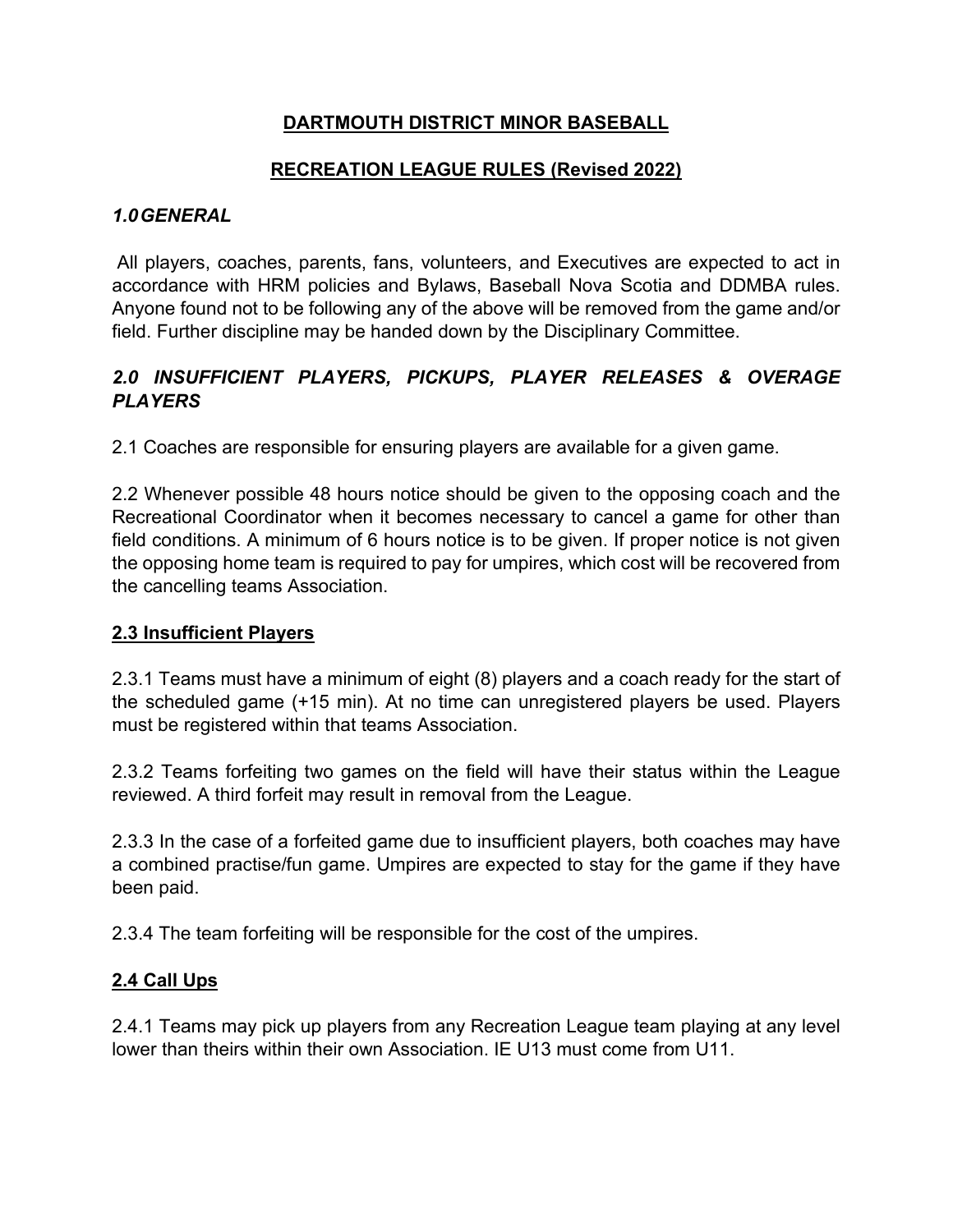2.4.2 Players may be picked up when it is clear that less than 9 regular team members will be present at the game. Pick up players MUST be identified on the line-up card and

2.4.3 Rep players, A, AA, and AAA cannot move back or up to any Recreation League team.

## **2.5 Player Releases**

2.5.1 All players playing Recreation League in an Association outside of the

2.5.2 Association of their residence MUST have the release approved by Recreation League Coordinator for that Division unless from either the gaining or loosing Associations to avoid any possible conflict of interest.

2.5.3 "A" team may invite Recreation League level players from other members. If the player makes the team their registration will be forwarded to the gaining Association. No player release will be required. If the player does NOT make the team, the player MUST be sent back to their home Association.

2.5.4 Any Association wishing to place a player in a division lower than what they are currently in must follow the following guidelines:

2.5.5 Any overage age player is NOT allowed to pitch or catch.

 2.5.6 Girls are allowed to play one year under their current date of birth and as such are not considered overage players.

## *3.0 GAME PRELIMINARIES*

## **3.1 Poor Field Conditions**

Coaches are to determine if a field is fit to play by calling the HRM Field Line at 490-7100 or the HRM Field Conditions web site after 3pm on weekdays and 9am on weekends. Depending on the conditions/forecast further updates may be forthcoming:

- Coaches/Teams have no discretionary right to play on closed fields.
- The home team is responsible for contacting the Rec Coordinator to re-schedule the game.

## **3.2 Equipment, Balls and Uniforms**

3.2.1 Batting helmets must be worn by batters, base runners and on deck batters.

3.2.2 Chin straps are no longer mandatory for U13 and below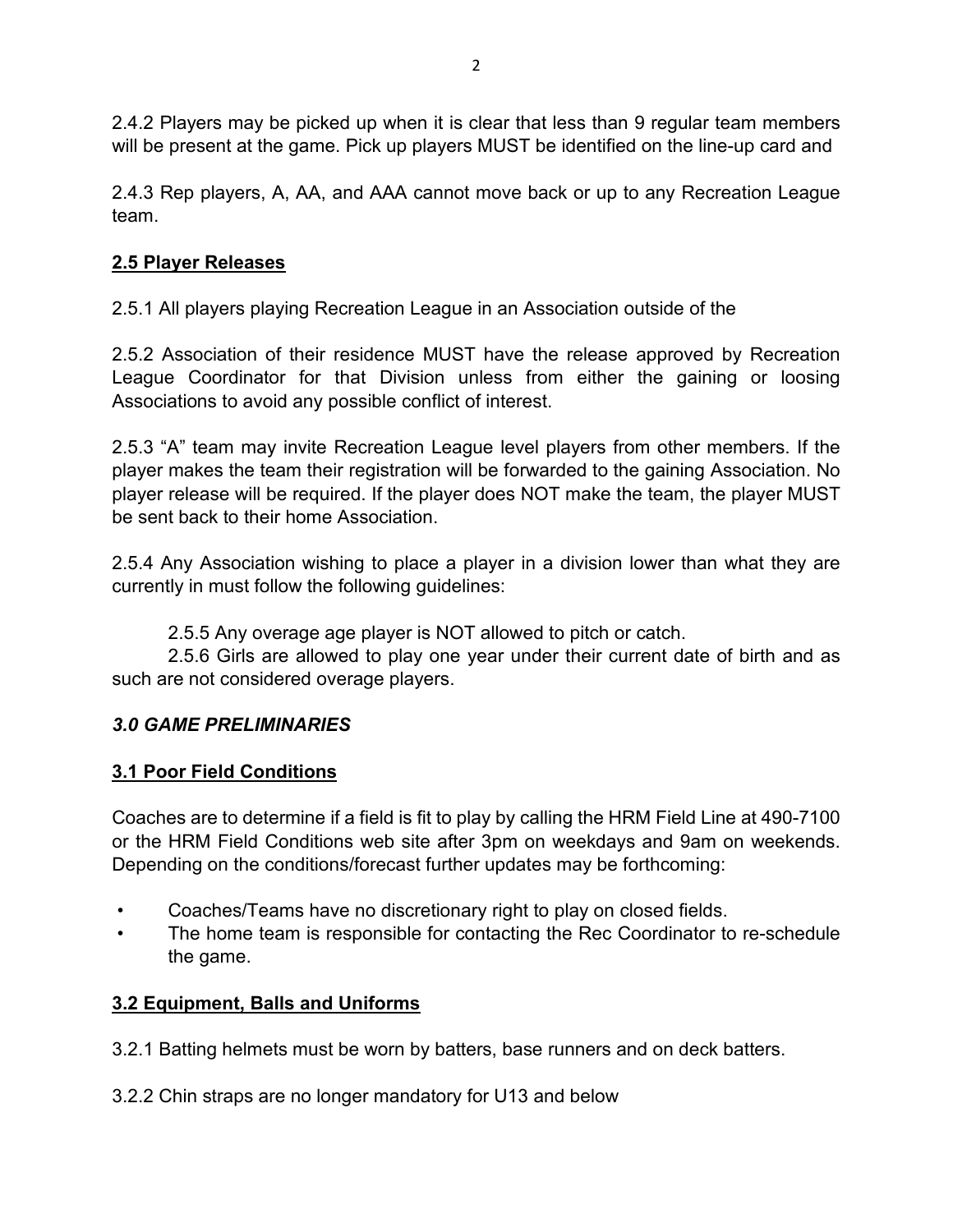3.2.3 Metal cleats are not permitted in U13 and below.

3.2.4 Home team will supply the game balls. All game balls will be of good quality as directed by the PC at the coaches meeting at the start of the season.

3.2.5 All players are to be in uniform for every game. Coaches will dress appropriately in team colours.

3.2.6 Players in all age groups are required to wear a protective helmet and mask while

3.2.7 Catching for a pitcher. This includes practise, warm-up, both bullpen and in between innings, and games. Coaches/Parents MUST wear at least a mask during warm up situations. Throat protectors are to be mandatory for all catchers. Extension masks are acceptable provided the throat area is adequately covered in conjunction with the chest protector.

## **3.3 Line Up Cards**

3.3.1 Coaches will exchange line-ups at the start of each game and present the home plate umpire with a copy. This list MUST include players first and last names along with Jersey number. All coaches on the bench MUST also be included.

3.3.2 The Coach will inform the home plate Umpire of any line-up changes. IE injuries or early departure.

3.3.3 Any player arriving late, excluding the forfeit rule will be allowed to play by adding them to the bottom of the batting order.

## **3.4 Minimum Innings**

3.4.1 DDMBA supports FAIR PLAY therefore, during all play, a player must play at least 2 innings, unless for disciplinary reasons. (Note: due to team size it may be difficult to manage the playing time. The intent is to BE FAIR.)

3.4.2 Bench Rule - Only players, coaches, managers and league officials shall be allowed in the bench areas of the playing field. Spectators and parents must not enter this area until the game has been completed.

3.4.3 Game Score - Both coaches are responsible to post the game score to DDMBA website within 24 hours of the game completion. Failure to call will result in loss of points in the league standings. If no official Umpire shows up for the game, the PC should be notified.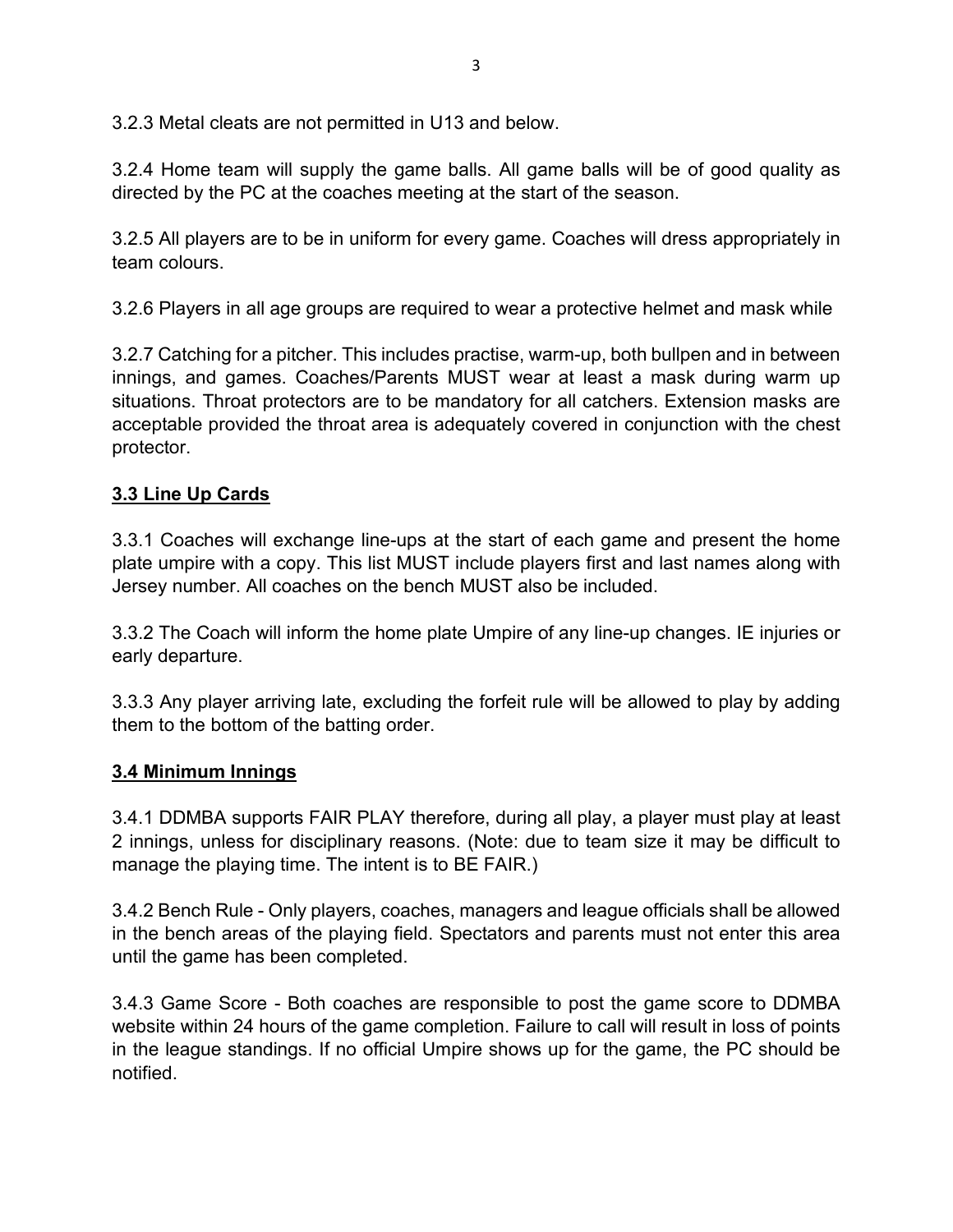3.4.4 Rescheduling Games - A coach must notify the opposing coach and the Recreational Coordinator no less than 48 hours prior to game time of a cancellation. The game MUST be re-scheduled within 7 days or the game will be considered forfeit by the cancelling team. Any game not made up by the end of the season will be forfeited by the cancelling team. All forfeited games will be scored as 1 run per inning. IE U15 play 7 inning games the score would be 7-0.

## **4.0 UMPIRES**

4.1 Umpires will be scheduled by the Umpires Assigner.

4.2 In cases where the Umpires do not show up the two sides have the option to pick a parent or two so rescheduling is not required. With no umpires or parent umpires no official game will be played and the game will be rescheduled. The Umpire Assigner will make every reasonable effort to contact the Home Coach to inform him that there will not be any Umpires.

4.3 When fields are closed by HRM it is the responsibility of the Umpire Assigner to contact the Umpires to cancel the games. No Umpires are to be dispatched to closed fields. The home field Coach must still contact the Assigner to reschedule games.

4.4 The Umpires will be in full authority of the game once commenced and their decision will be final.

4.5 All levels will have two paid Umpires on the field, unless both Coaches agree to play the game with one Umpire, in this case the one Umpire will be paid full plate plus half the base.

4.6 All games will continue until completed unless the Umpire stops it.

4.7 In the case of a forfeited game due to insufficient players, both coaches may have a combined practise/fun game. Umpires are expected to stay for the game if they have been paid.

#### **5.0 TOURNAMENTS**

5.1 All member associations who host a tournament shall provide a copy of their rules and regulations for the tournament to each team participating.

5.2 Any problems that arise during the tournament shall be directed to the area President who is hosting the tournament or the tournament director. DDMBA is not responsible for Association sponsored tournaments.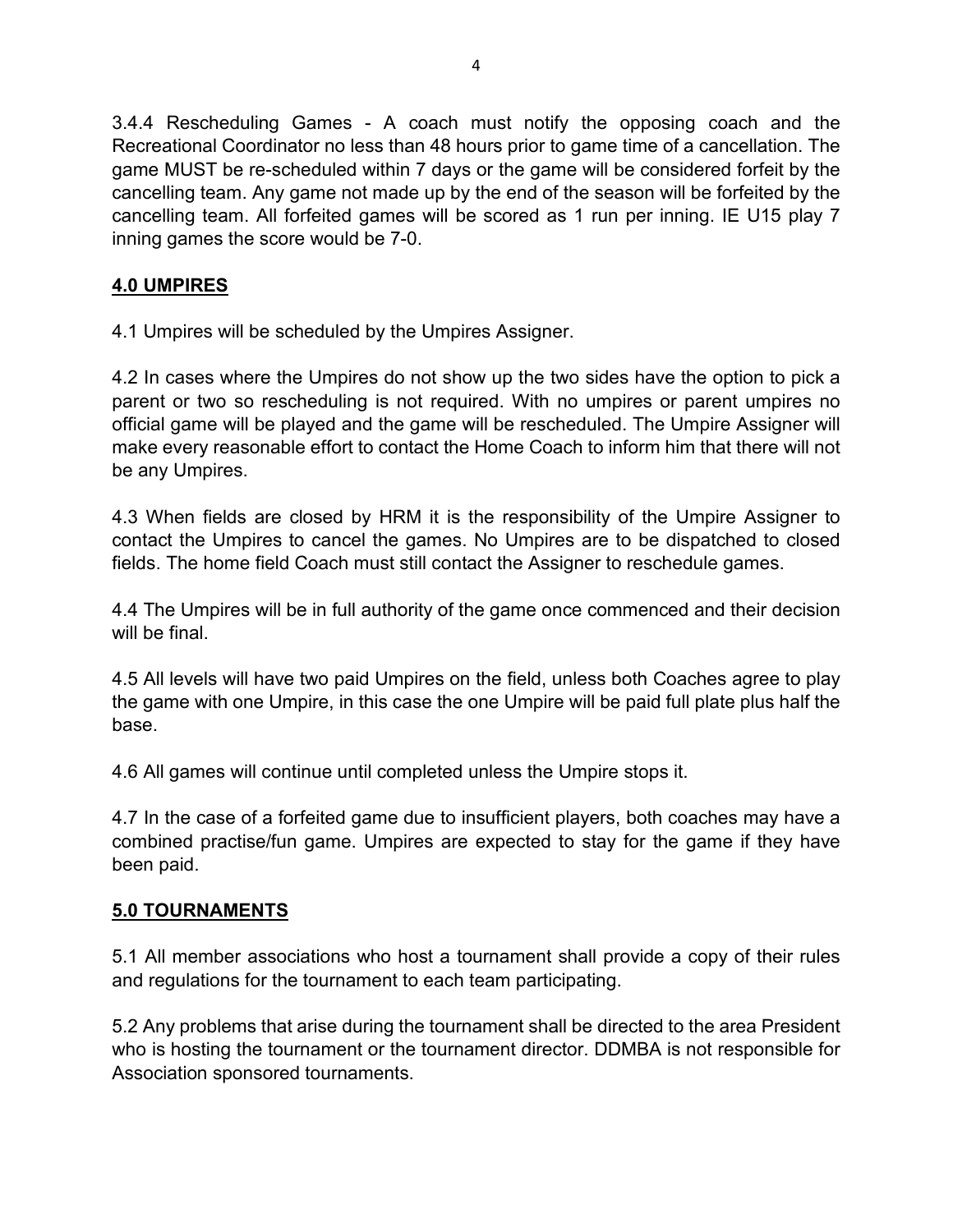#### *6.0 PLAYING RULES GENERAL*

#### **6.1 General**

6.1.1 Unless otherwise specified in the following clauses, all rules of Baseball Canada and Baseball Nova Scotia shall be followed.

6.1.2 All players will be in the batting order.

6.1.3 DDMBA has not adopted the designated hitter rule for house league play.

6.1.4 Coaches will use unlimited player substitution or the normal procedure as per Baseball Canada Rule Book.

6.1.5 Substitutions must be made at the end of an inning.

6.1.6 Coaches must coach from the bench or the coach's boxes.

6.1.7 Coaches will only be permitted to cross the foul lines to assess and/or assist injured players, visit a pitcher or ask for a ruling clarification.

6.1.8 No Coach, Manager, Trainer, Player or any other team rep shall address an Umpire to debate/question a judgement call by an official. This will result in an automatic ejection.

#### **6.2 Pitching Rules**

6.2.1 Pitching at all levels and pitch counts shall follow the guidelines established in Baseball Nova Scotia. Excluding U11 for regular season play. Please refer to link [http://baseballnovascotia.com/clientuploads/Handbook/BNS\\_Handbook\\_201 9.pdf](http://baseballnovascotia.com/clientuploads/Handbook/BNS_Handbook_201%209.pdf) 

6.2.2 One pitch in an inning constitutes a full inning for the purpose of the pitcher only.

6.2.3 Pitchers must be in contact with the rubber when pitching.

6.2.4 At the beginning of the game, the pitcher has a minimum of 8 pitches to warm up, followed by a 5 pitch warm up in the following innings.

6.2.5 A new pitcher entering the game at any other time will be allowed a minimum of 8 warm up pitches.

6.2.6 Once removed, pitchers are not permitted to return to that position.

#### **6.3 Run Rules**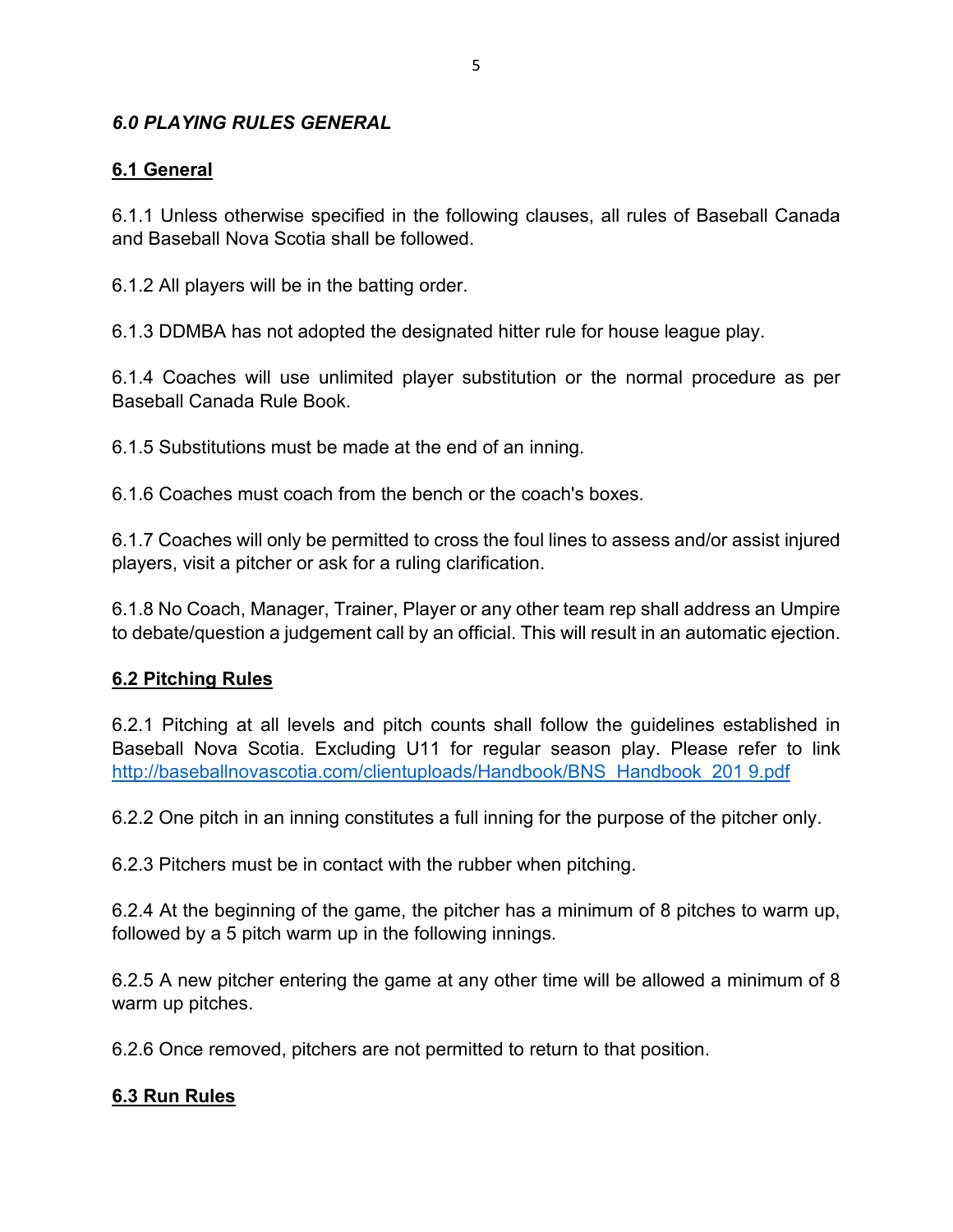6.3.1 Five Run Rule: The Five Run rule per inning will apply to ALL levels of ball. The final inning will be open (no 5 Run rule).

6.3.2 Ten Run Rule. U11 - If a team obtains a lead of ten or more runs at any time after completion of 4 innings (3.5 innings for the home team) the game shall be terminated immediately. It is not a requirement to complete the inning. 3 and 1/2 innings means half way through the 4th inning.

U13 and U15 - If a team obtains a lead of ten or more runs at any time after completion of 5 innings (4.5 innings for the home team) the game shall be terminated immediately. It is not a requirement to complete the inning. 4 and 1/2 innings means half way through the 5th inning.

## *7.0 DIVISIONAL SPECIFIC RULES*

## **7.1 U9**

7.1.1 NO Bunting, Stealing, leadoffs, walks.

7.1.2 Players cannot take foot off base until ball is hit.

7.1.3 Batters who are hit by a pitch are awarded first base automatically.

7.1.4 All players in batting order

7.1.5 Players cannot play any position more than once in a game, except catcher 2 innings.

7.1.6 Players can catch and pitch in the same game.

7.1.7 All players must play infield and outfield in all games

7.1.8 Games are timed for 1.5 hours or 5 innings, home team starts time when play starts

7.1.9 In last inning at bat all players can bat (if 3 outs not recorded) but can only go through the order once. This would be the "so called" open inning

7.1.10 Only 4 runs an inning, except open inning (last inning)

7.1.11 A player can only go 2 bases on a hit. Except if there is a runner on 1st, ball is hit to the outfield runner can only go to 3rd. Batter-- if a runner on or not could only go to 2nd.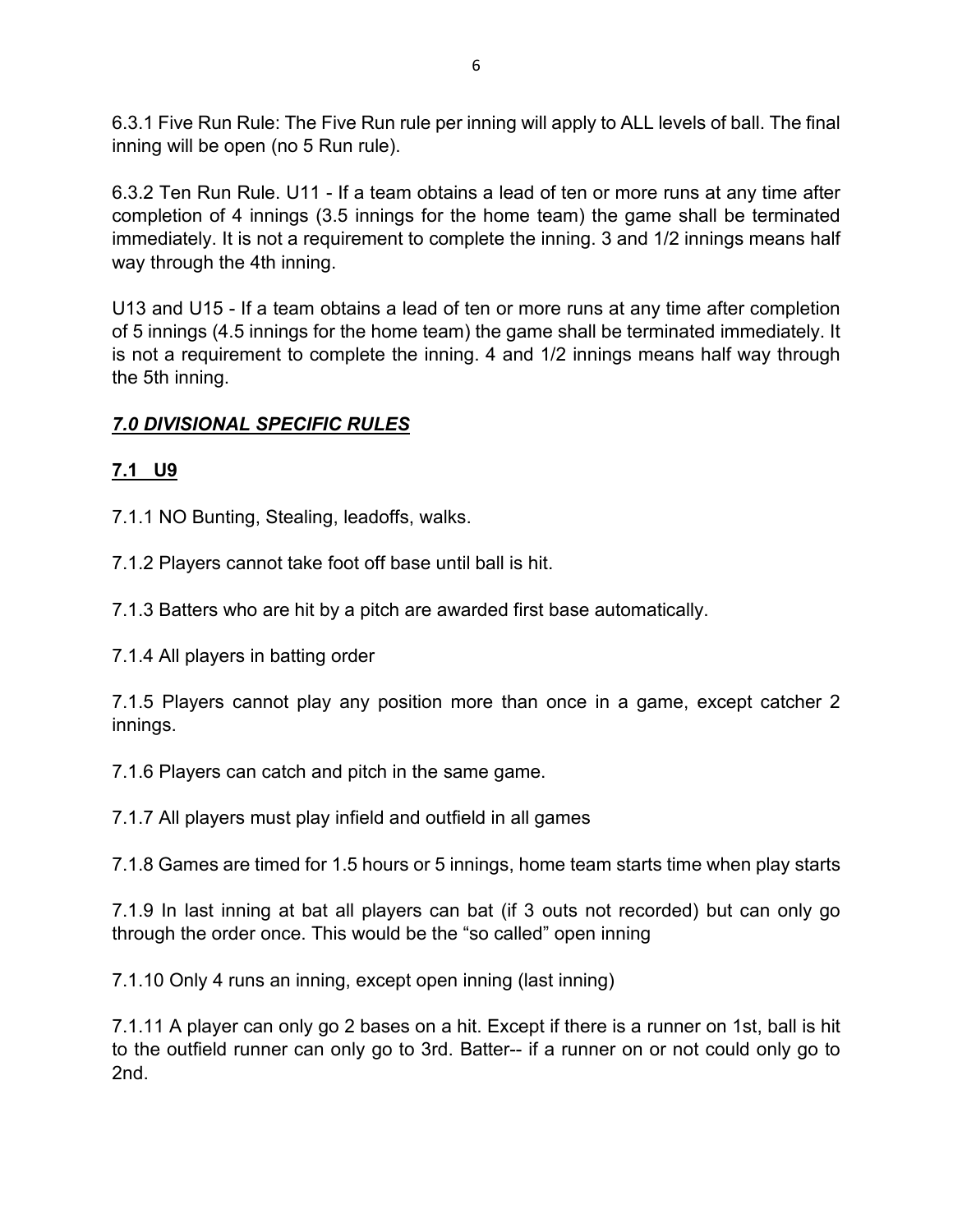7.1.12 Bases are at 60 feet-- safety for runners and fielders

7.1.13 Pitching - A player/pitcher can pitch to a 3 Ball count then the coach finishes the batter with 4 pitches.

7.1.14 Pitchers must be at least 40 feet from plate and max 46

7.1.15 If pitchers wish, they can wear a pitching face mask.

7.1.16 Two Coaches can be on the field for positing players (behind SS & 2nd) and letting fielders know where to throw the ball.

7.1.17 No advancing on overthrows on bases.

7.1.18 Home team supplies game balls.

7.1.19 Balls used are hardballs

7.1.20 Scores will be recorded but no more than 10 runs in a win.

#### **7.2 U11**

7.2.1 The first inning that starts after 1 hour and 45 minutes of the first pitch is the open inning. The home team will be responsible for keeping time and informing the umpire of the time. Coaches have 2 minutes from the end of the inning to the first pitch of the next inning to get their players on the field.

7.2.2 The infield fly rule does not apply in U11

7.2.3 All batters will start with a count of one ball and one strike when they step into the batter's box.

7.2.4 A player cannot steal if the pitcher has the ball in the vicinity of the pitching rubber.

7.2.5 A player can only make an attempt to steal 2nd and 3rd once the ball reaches the batter.

7.2.6 A runner on 3rd cannot score on a passed ball or wild pitch. A runner may not score on an errant throw from the catcher to the pitcher.

7.2.7 If a player is stealing 3rd and the catcher throws it wide to the 3rd baseman, the runner is NOT allowed to go home.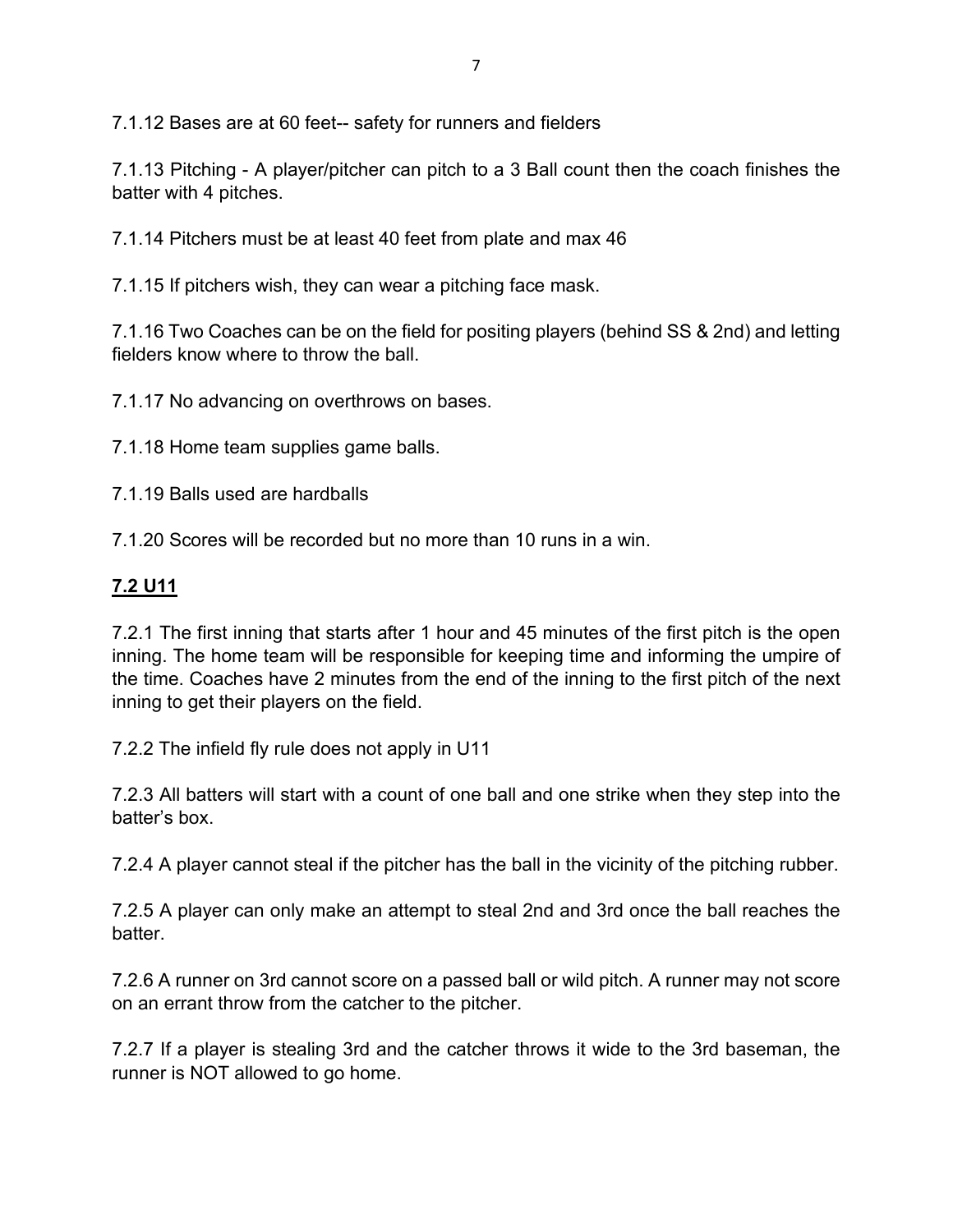7.2.8 If a player on a hit is running to 3rd and there is an overthrow to 3rd, the runner can go home. This is not a steal; it is a continuation of a play.

7.2.9 If a player is stopped on 3rd, the only way they can get home is by a hit ball or if the batter is hit by a pitch or base on balls when the bases are loaded. If a player rounds 3rd base, then comes to a stop, he is considered stopped at third. A player cannot round 3rd then stop to wait to see where the play will be. Once a player stops, they must go back to 3rd.

7.2.10 A runner may not advance from home to second on a base on balls.

7.2.11 A team can play with a minimum of 8 players. If a team shows up with not enough players to play the game, they will be allowed to start with 7 players. After a complete inning has been played, if the 8th player has not shown up, the game will be deemed a forfeit and play will continue for fun. (Exhibition game)

7.2.12 Catchers - If the catcher is on base when two outs have been recorded, he/she can be removed as a base runner and replaced by the player who was the last out. This will allow the catcher to suit up.

7.2.13 U11 has 6 innings

7.2.14 U11 will have a pitch count limit of 35/game and 50/week. Rest requirements follow BNS guidelines. These pitch counts are in place for Regular Season play ONLY. Play off and Tournaments will follow BNS Pitch Counts.

# **7.3 U13**

7.3.1 Dropped third strike Batter is out, runners on base can advance.

7.3.2 Five [5] Run Limit per inning, last inning is open inning

7.3.3 Coaches/ Assistant coaches are permitted one mound visit. A second mound visit means the pitcher needs to be replaced.

7.3.4 Catchers are not permitted to visit the pitcher once a batter steps into the box.

7.3.5 The Coaches meeting at home plate shall be at 5 minutes before scheduled game start time. All infield practice shall be completed prior to this meeting. The first inning that starts after 1 hour 45 minutes after the first pitch shall be the open inning. The home team will be responsible for keeping time and informing the umpire of the time. Coaches have 2 minutes from the end of the inning to the first pitch of the next inning to get their players on the field.